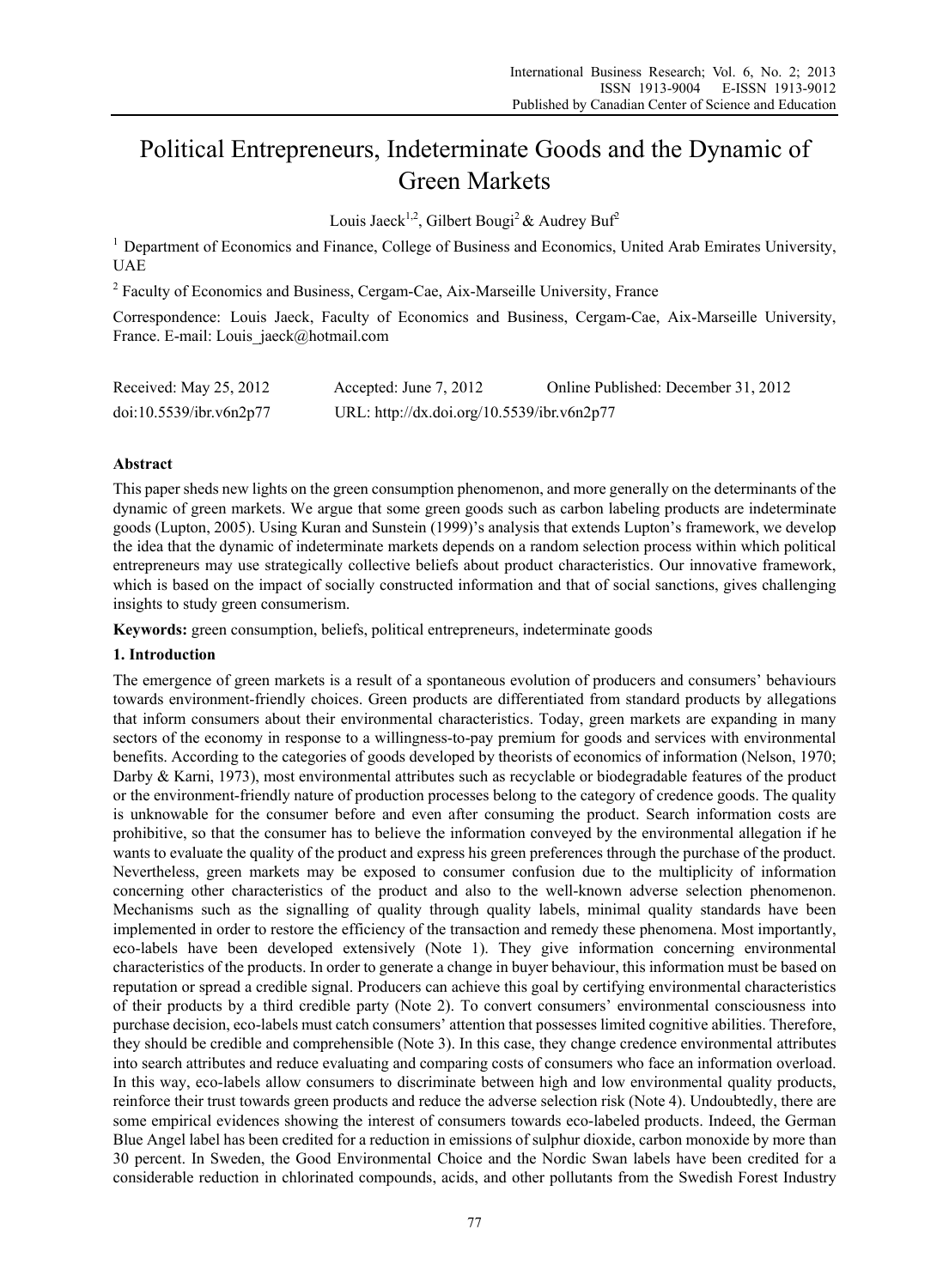(Thogersen, 2002). In that country, laundry detergents represent 70 percent of the annual consumption of household chemicals. Since the Good Environmental Choice and the Nordic Swan labels were introduced in the late 1980s, Swedish consumers have rejected the most environmentally harmful chemicals. In addition, eco-labeled detergent had a market share of more than 90 percent in Sweden during the year 1997 (Note 5). It is undeniable that the diffusion of green products is widely observed. This paper seeks to deeper our understanding of the phenomenon of green consumption, and we focus particularly on the impact of the socially constructed information on consumers behaviours. We first give an overview of the main contributions of the literature on green consumption. We particularly focus on models of moral motivations (section 2). In the third section, we present Lupton (2005)'s contribution that introduces a new category of goods, namely, indeterminate goods, and that sheds new lights on the dynamic of indeterminate markets. We further show that carbon labelling product may belong to that category (section 3). The fourth section will be devoted to a thorough extension of Lupton's framework. Especially, we deeper the relationship that exists between political entrepreneurs, beliefs formation process and regulations associated with indeterminate markets (section 4). The fifth section applies the Lupton's extended framework to study the dynamic of green markets. We specifically focus on carbon labelling products and develop the idea that markets dynamic depends on a random selection process within which political entrepreneurs play an important role. Our innovative framework, based on the impact of socially constructed information and that of social sanctions, brings new insights to deal with green consumerism (section 5). Section six gives some concluding remarks (section 6).

## **2. The Green Consumption Phenomenon: Issues and Debates**

The analysis of environment-friendly product consumption poses a problem to economists because the benefits of private consumption have a collective dimension. As the environment is a collective good, consumers will understand that their private consumption will have a very low impact on the improvement of environmental quality because the latter is the result of a collective consumption. Consequently, they would be willing to pay a higher price for green products if one gives them the assurance that other consumers would behave similarly (Note 6). Nevertheless, even if they possess that knowledge, they could rationally demonstrate free-riding behaviours (Andreoni, 1988). In order to explain those consumption patterns where the free-riding phenomenon should make them theoretically improbable, the literature has suggested several explanations.

First, green consumerism is coherent with economic models that integrate moral motivations into consumption behaviours. In that kind of models, contributing to the public goods also produces some kind of private benefit to the contributor. Specifically, it assumes that people achieve a "warm glow" by contributing to public goods (Andreoni, 1990; Hollander, 1990). Moral motivation models explain deeply why people would contribute to the public goods. One model developed by Brekke and Rege (2003) assumes, for instance, that individuals have preferences for achieving and maintaining a self image as a socially responsible person. Self image improves when an individual's actual behavior gets closer to his view of the "morally ideal" behavior. The latter is defined as that behavior which, according to the individual's own judgment, would maximize social welfare if chosen by every member of society. Applying this reasoning to green consumption means that the individual increases his self image when he consumes a green product. Let us note, however, that the individual must be previously aware of environmental issues before consuming the product. Moral decision-making has long been studied by social psychologists. One important contribution is the work of Schwartz (1970) who has developed a social-psychological model of altruistic behavior. The problem is to understand the process by which altruistic social norms translate into individual behavior. According to Schwartz, the process begins with social norms regarding moral behavior which people generally agree upon. These norms represent the values and attitudes of significant others; we expect others to act in the morally proper way, and they in turn expect the same of us. The social norms are adopted by each of us on a personal level and thus become personal norms. To violate a personal norm generates guilt, and to uphold a personal norm generates pride. Nevertheless, individuals may internalize the norms and still not act in accordance with them. Schwartz thus identifies two variables that influence whether or not personal norms translate into behavior: the awareness of the consequence that action or inaction will have, and the ascription of responsibility for those consequences. When these two variables are high, personal norms translate into behavior (Note 7).

Second, models of social sanctions may have some explanatory power to green consumerism. For instance, Rege (2004) shows that when contributions to public goods are motivated by the desire for social approval from others, multiple equilibria may result, including one case in which no-one contributes and a second case in which everyone contributes. These outcomes are distinguished by the extent to which social norms for contributing to collective goods are recognized and enforced. Nevertheless, to our knowledge, there are not any applications of these models to the issue of adoption and diffusion of green products. According to Howarth, Nyborg and Brekke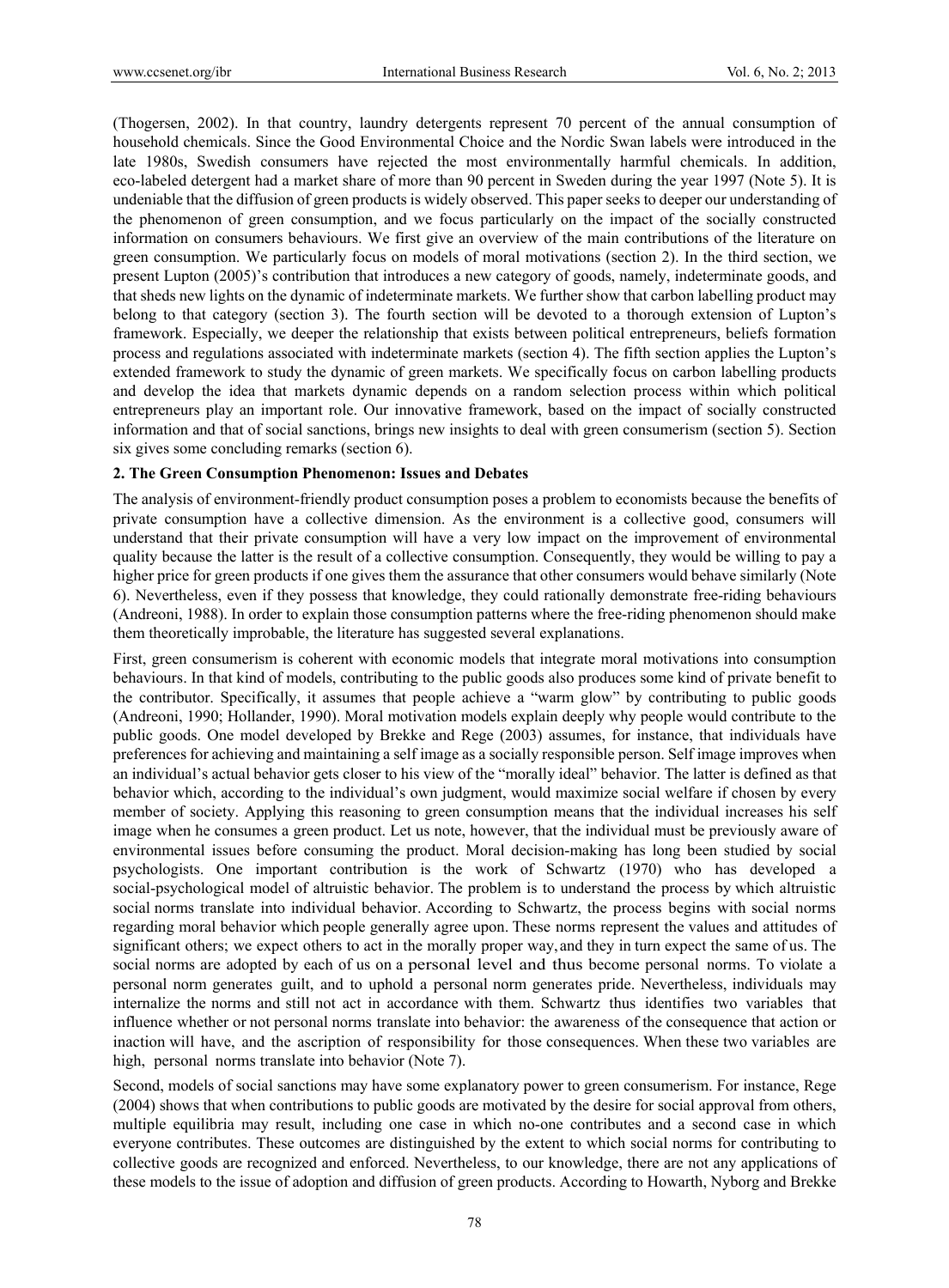(2006), models of social sanctions would be limited to explain green consumerism. Indeed, empirical studies have found evidence that psychological forces such as internalized moral motives, may also be at work. In a survey conducted in Norway, for example, Bruvoll, Halvorsen and Nyborg (2002) found that while 41% of those who engaged in recycling agreed with the statement "I recycle partly because I want others to think of me as a responsible person," as many as 73% agreed that "I recycle partly because I want to think of myself as a responsible person." Howarth et al. (2006) underlines that such models are often based on highly simplified assumptions regarding the psychological considerations that motivate people to undertake other-regarding actions. Also, these models typically produce unique equilibria and neglect the cognitive aspects of a decision motivated by moral considerations. These authors refer to Schwartz's (1970) argument while integrating these cognitive aspects into their analysis. They develop the idea that herd behavior toward green products is observable when consumption is motivated by internalized social norms. In a simplified model where agents can choose between a "green" product and "brown" one, they assume the following assumptions: First, that people get an improved self-image from purchasing "green" rather than "brown" products. This self-image benefit is increasing in the individual's beliefs about the external benefits of choosing green. For instance, the success of the dolphin safe label may be attributed to a video that depicted the dramatic effects on dolphins of traditional tuna harvesting. Second, the self-image benefit is increasing in the personal responsibility the consumer feels for the issue. Perceived responsibility is, in turn, larger the more common it is to choose the green alternative. High adoption rates thus influence consumers' propensity to interpret product adoption as a matter of moral responsibility. One may describe the consumer's behavior as follow: "I know that others consume the green product, thus, I feel responsible if I consume it as well". What is worth mentioning is that their model suggest that advertising campaigns that promote the belief that "green" products provide important environmental benefits could increase the share of green consumers. In the same way, advertising campaign may influence consumers' perceptions of the share of others who purchase green products (Note 8). In this respect, they note that advertising campaign could be consciously exploited by marketers seeking to manipulate consumer's perceptions of the product environmental attribute as well as market share to increase the rents derived from producing "green" products. The strength of their model is to highlight many pro-environmental behaviors that are unobservable such as recycling. Indeed, to some extent, models of social sanctions fail to explain these behaviors.

All of these models have some explanatory power to the phenomenon of green consumption. They are particularly useful to deal with the expansion of green products that have experience and credence characteristic. And yet, in the field of economics of quality, a new category of goods has emerged in the literature, namely, indeterminate goods (Lupton, 2005). At present, our goal is to show that some green goods such carbon labeling product may belong to that category. We then raise the question of the determinants of the diffusion of these goods, and to achieve this end, we develop a challenging framework that integrates cognitive aspects as well as the impacts of social sanctions to deal with imitative behavior. We will thus suggest a complementary analysis to that of Howarth et al. (2006).

## **3. Green Goods as Indeterminate Goods**

In a challenging contribution, Lupton (2005) focus on economic problems associated with products quality uncertainty. Economic problems linked to this quality uncertainty have been extensively analyzed, notably in major contributions from Arrow (1963) or Akerlof (1970). However, quality uncertainty has essentially been considered as a lack in the consumer's knowledge, of which the omniscient producer takes advantage. Lupton gives a new vision on the nature and status of quality uncertainty. She argues that uncertainty about a product's quality can be shared by all agents in the market (buyers, sellers, etc…), and this uncertainty can disrupt the market. This shared uncertainty finds its true meaning with the complexity of the production goods and services, composed of many different substances and subject to many intermediary agents. In this respect, no agent can really assume he perfectly knows the product. Recognizing the existence of this "shared uncertainty" opens new perspectives to deal with the determinants of the markets dynamic. As far as the product quality is concerned, she is interested in three types of product uncertainties: uncertainty due to the actual making of the product, uncertainty due to the past of the product and uncertainty due to future impacts of the product. We focus here on the third type of uncertainty and present Lupton's argument who deals with a specific aspect of quality, namely product safety.

Much works have been done showing that markets are confronted by difficulties due to controversies over product safety. The literature mainly focuses on problems of asymmetric information, and mechanisms to reduce ignorance and protect consumers (Daughety & Reinganum, 1995; Goldberg, 1974). Some authors deal with the scientific uncertainty regarding the health impacts of food products (Phillips & Isaac, 1998; Henson & Caswell, 1999), but when they analyze quality uncertainty, characteristics are either considered as experience or credence characteristics. However, scientific controversies concerning GMOs, hormone-treated beef or the spreading of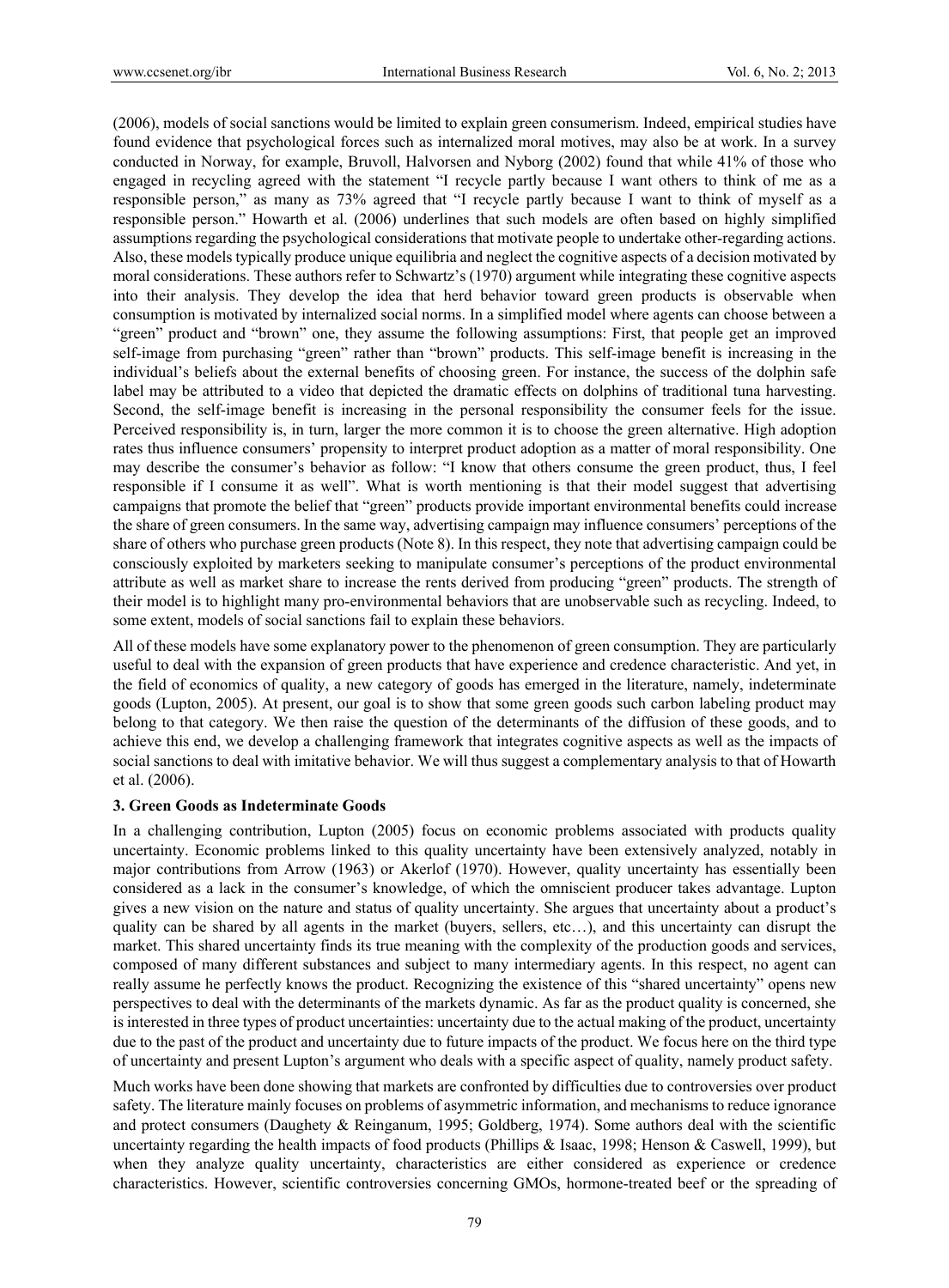sewage sludge show that markets dynamic depends on the product indeterminacy regarding impacts on health and the environment. Potentially dangerous substances are identified, but the scientific knowledge with regards to their effects is shared by producers, consumers and all agents linked to the market. The idea is that some groups of agents may develop different contrary judgments about the product impacts. They may strategically use scientific expertise to reject a product but they can also ban a product because of lack of scientific knowledge (Note 9). To deal with the issue of fragility and the dynamics of these markets, Lupton gives the basis of an innovative framework by introducing a new class of goods that adds to the former classification of experience, search and credence goods. These goods are named "indeterminate goods". The latter is defined as goods or services whose characteristics cannot be known either before purchase, or once they are consumed (experience good), or again through additional costly information (credence goods). In the field of product safety, this indeterminacy refers to the product impact on health and the environment. Indeterminate goods are very different from experience and credence goods regarding the definition of quality and the nature of uncertainty, the cost of acquiring information and the nature of market problems. First of all, the notion that shared uncertainty must be distinguished to that of asymmetric information. In a context of asymmetric information, uncertainty about product quality is defined as consumers' lack of information about the product's characteristics. But the characteristics of the good are clearly defined and known by the producer. Conversely, in a context of shared uncertainty, all the agents linked to the market are ignorant about the indeterminate characteristic of the product. Here, uncertainty about the good's characteristics cannot be controlled. It might be magnified or minimized to justify the different actions and expertise of agents. Different causal interpretations coexist, without any one version proving to be the right and unique answer. It can be defined as a radical uncertainty in the sense or a *perceived* uncertainty.

In addition, the costs of acquiring further knowledge of quality are very different. For experience and search goods, costs are linked to acquiring existing information that is already available and known to the producer. For indeterminate goods, these costs cannot be evaluated ex ante, as they consist in spending resources to create knowledge in order to bring evidence concerning the future impact of the product. This can be acquired through research investments for instance. Consequently, the cost of acquiring information is much higher for indeterminate goods than for credence goods.

Finally, the dynamics of markets of credence goods are subject to Akerlof's (1970) mechanism, according to which there may be no demand at all, as consumers cannot distinguish between a good and bad quality car, and they anticipate that the average quality will always be inferior to the expected quality. In the end, the market actually does provide more and more poor quality products. But in the case of indeterminate goods, the market can collapse because some influential groups use strategically the shared uncertainty about the product characteristic. These groups seek to influence public opinion on the health and environmental impacts of the products in order to generate standard or some kind of product ban. According to Lupton (2005), consumers adopt Keynesian mimetic behavior. Indeed, as they think the rest of the world is better informed, they will not act according to their own opinion of the quality of the product but according to the average opinion of the market, so that the outcome is a conventional judgment on the quality of the product. The market collapses because of the changing general opinion on the quality of the product, without any change as to the intrinsic quality of the product. The case of the ban of the spreading of sewage sludge illustrates the underlying mechanism of the dynamic of these markets.

By introducing a new class of goods, the Lupton's theoretical innovation is interesting because it opens new perspectives to study green consumption phenomenon and the dynamic of green market in general. Indeed, we have previously noticed that most of green goods belong to the category of experience or credence goods. And yet, green goods such as "carbon" labeling product may be defined as indeterminate goods. Concern about climate change has stimulated interest in estimating the total amount of greenhouse gases (GHGs) emitted during the production, processing, retailing and use of many consumer goods (Smith et al., 2005).The outcome of these calculations is the carbon footprint, which reports the total amount of GHGs produced for a given activity. Since the middle of the two thousand years, carbon labels that signal a summary of the carbon footprint of a product to consumers have emerged significantly. They have been particularly developed in the UK and have targeted primarily food products (Note 10). Although carbon footprints have been used by businesses in order to inform their internal environmental management, carbon labels which inform consumers about the carbon content of a product, allow them to contribute to the GHGs emission reduction through their purchase behavior. We argue that the environmental impact of such carbon labeling products is indeterminate for mainly two reasons. First, research around academic literature has revealed that carbon footprinting generally lacks transparency in its meaning and methods of calculation (Wiedmann, Barrett & Lenzen, 2007). Besides, the study of Gadema and Oglethorpe (2011) conducted in the UK showed that when asked specifically whether they would find advantage in having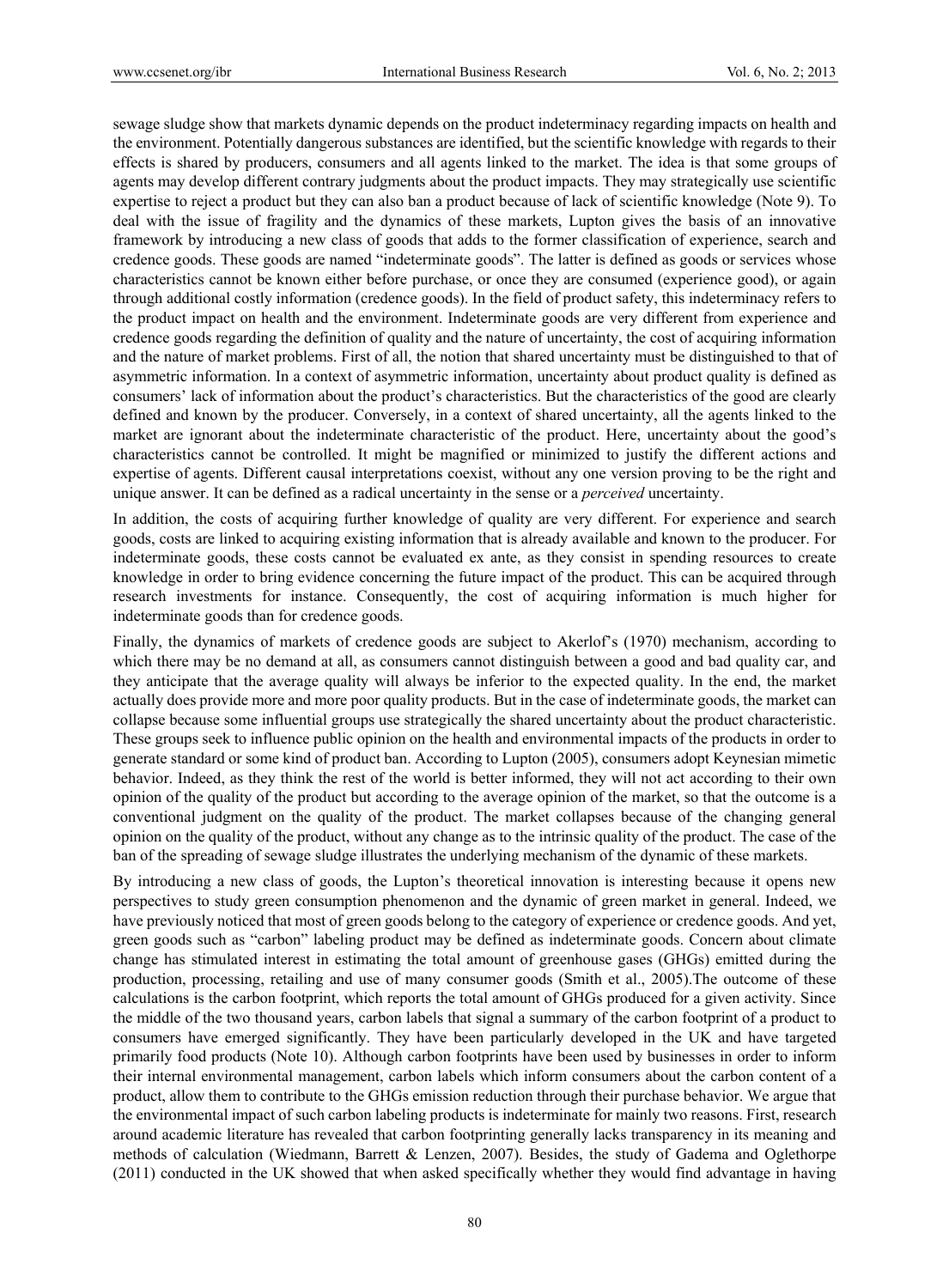carbon labels, 81% of respondents strongly agreed that understanding carbon footprint information and comparing carbon footprints were difficult and confusing. Second, although climate policies are widely implemented throughout the world, climate science is a complex science within which there are scientific controversies as to the causal relationship between human GHGs emissions and climate change (Jaeck, 2011). Consequently, if we follow the logic developed by Lupton (2005), the indeterminate characteristic of carbon labeled products, namely their uncertain impact on tackling climate change, could be strategically used by actors linked to the market. On the basis of Lupton' ideas, we seek to analyze the dynamic of these markets; however, we will propose a more refined conceptual framework. Indeed, she neglects the impact of the social construction of information and particularly the mechanism by which collective beliefs about products indeterminate characteristics develop throughout the society. We now turn to some criticism and extension of Lupton's work. This extension will provide the theoretical basis of our framework.

#### **4. Indeterminate Goods, Beliefs Formation Process and Regulation**

The issue of what determine the collapse of indeterminate markets is only partially analyzed in Lupton's work. She argues that consumers adopt mimetic behavior and will not act according to their own opinion of the quality of the product but according to the average opinion of the market. The idea that consumers are rationally ignorant about the product characteristic is present, nevertheless, the link between such incomplete information and the development of collective beliefs about the product quality is absent from the analysis. In this respect, Kuran and Sunstein (1999)'s work that focus on the determinants of risk regulation, take into account that relationship. Indeed, they advocate that activists might influence public decision makers by using biases in risk perception (Note 11). For them, risks regulation related to human health or the environment might be disconnected from real risks and generates a waste of resources. They insist on the fact that new forms of collective actions might strategically use risk perception biases and individual mental shortcuts in order to affect individual judgements about risk issues. The issue of risk perception has been widely analyzed by cognitive psychologists. Most of these works concern laboratory experiments that show problems in treating information, leading individuals to biased risks perception (Note 12). Nevertheless, Kuran and Sunstein (1999) argue that these works are based on laboratory experiments and thus neglect the role of interdependence among individuals. More specifically, such works neglect the role of social dimension of information acquisition. Yet, the key point of Kuran and Sunstein's analysis is to show that the social interactions process generates incorrect collective beliefs which in turn lead to counterproductive public policy (Note 13). In their analysis, Kuran and Sunstein (1999) particularly focus on the interaction between availability heuristic and the social interactions process to explain collective belief formation. They do so by referring to concrete examples, such as the Love Canal story.

## *4.1 The "Love Canal" Story*

Between 1942 and 1953, Hooker Chemical Company filled Love Canal, an abandoned waterway that flows into the Niagara River in the State of New York, with more than 21,000 tons of chemical waste. In 1957, the local government developed the area, turning it into a neighborhood. In 1976, the canal overflowed its banks after several years of heavy precipitation. In the same year, a commission responsible for monitoring the Great Lakes detected Mirex Insecticide in Lake Ontario, and the New York Department of Environmental Conservation identified Love Canal as a major source of this insecticide. Immediately, the local press reported the fear that residents had concerning the side effects of the insecticide on human health, thus developing many rumors in the area. Government officials ordered a series of tests that showed low levels of carcinogens in a basement near the dump site. In 1978, the EPA confirmed the findings and declared that the water was safe to drink and that Lake Ontario was not contaminated. In June 1978, however, Marie Gibbs, who was the president of the Love Canal Homeowners Association, played a key role in reinforcing fears of adverse health effects and mobilizing public opinion. This activist appeared on television, at the Capitol building, and organized demonstrations in the area. Responding to the outcry, New York State Health Commissioner Robert Whalen declared a public health emergency in the area in 1978. He urged area residents to stay out of their basements and avoid eating anything from their gardens. He also organized the temporary relocation of twenty-five pregnant women. In September 1978, he published a report entitled *Love Canal: Public Health Time Bomb* which described Love Canal as a disaster area. At the same time, Governor Hugh Carey who was at the height of his re-election campaign followed Whalen's vision. He promised state aid for the locality and granted the relocation of 239 families living closest to the canal, all at the state's expense. From the standpoint of the federal government, President Carter declared an emergency in the area. Few days after his declaration, scientists re-examined the facts and showed that the health risks had been overestimated. Nevertheless, this event was covered by the media, in particular the New York Times. In May, President Carter ordered the relocation of 700 additional families which cost three million dollars.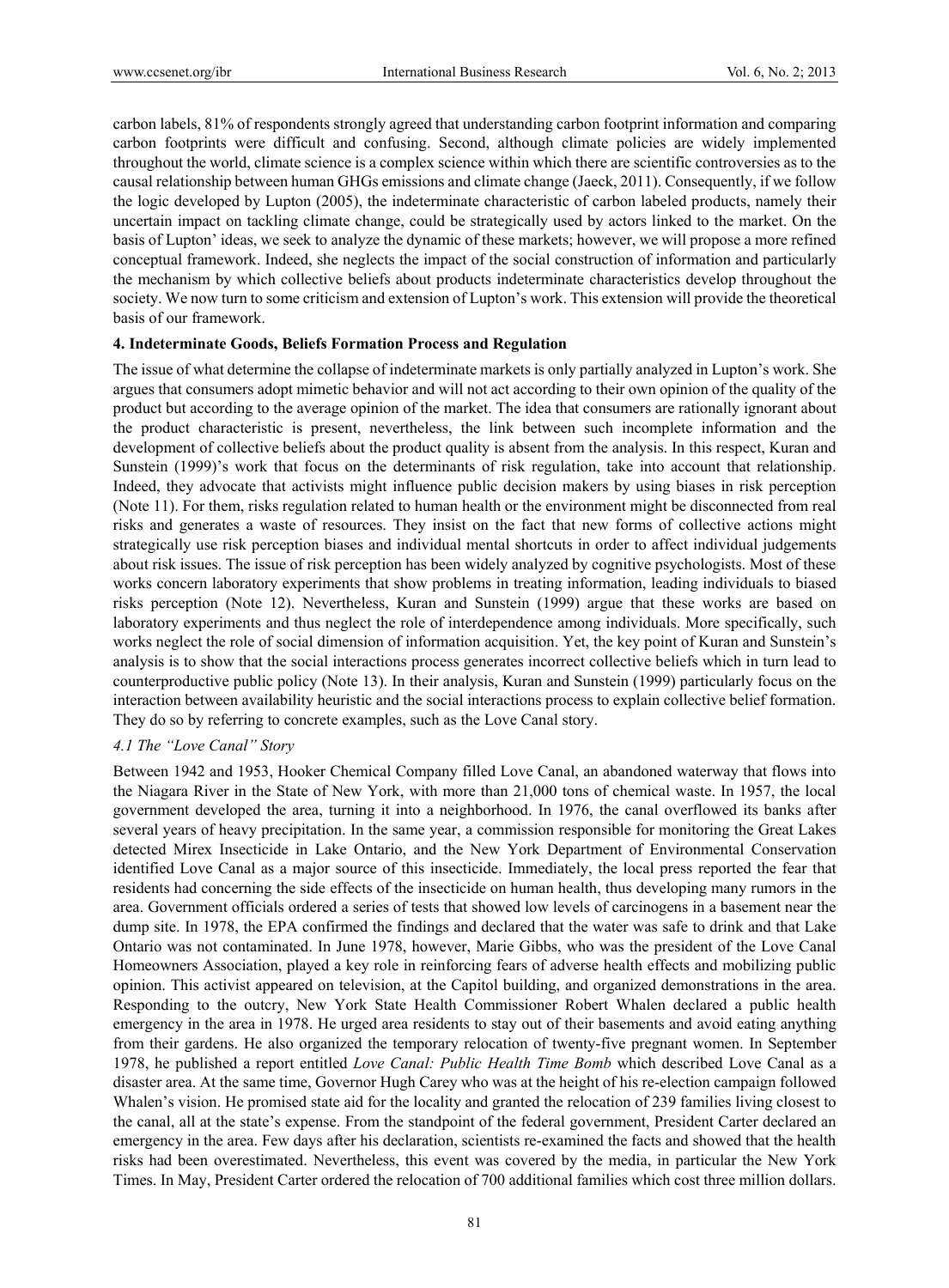The same year, Congress established the Superfund program (Note 14).

## *4.2 Social Construction of Information and Irrational Public Policies*

For Kuran and Sunstein (1999), the Superfund program was the result of the highly publicized Love Canal story. Also, opinion polls had revealed that 80% of U.S. citizens supported state intervention to treat this environmental problem (Note 15). As the authors underlined it, the emergence of such collective fear about risks which do not reach a scientific consensus is a phenomenon in accordance with an essential result of cognitive psychology, namely, the limited rationality of individuals (Note 16). Due to limited cognitive abilities, individuals rely on heuristics in order to develop their own judgment about risks. This attitude might lead to erroneous judgments. Kuran and Sunstein (1999) insist on the fact that media coverage and different meetings prove that interdependence between individuals explains the emergence of such collective fears. The latter are the result of the influence of new forms of collective actions. This argument is based on two hypotheses concerning individual behaviour.

First, individual's cognitive abilities are limited. Consequently, in order to form their personal risk judgment, they rely on availability heuristics. Second, individuals are looking for social approval. Their personal judgments about risks are related to rational behaviour seeking to maintain their reputation. In both cases, their behaviour is in accordance with the rational choice model. More precisely, Kuran and Sunstein (1999) have argued that collective beliefs formation about risks is the result of a circular process between risks judgment expressed publicly and the formation of personal risk judgment. Thus, information about risk is socially constructed and influences the collective beliefs formation. This process originates from the behaviour of activists that might also be named political entrepreneur, who launch the formation of such beliefs. The latter develop throughout two mechanisms that are in interaction. First, they may develop due to an informational cascades mechanism. Second, they form throughout a reputational cascades mechanism (Note 17).

## 4.2.1 Mechanism of Collective Beliefs Formation Process

Several theories have been suggested to explain uniformity in social behavior. For instance, Akerlof (1980) and Kuran (1989) showed that reputational effects and social sanctions may generate uniform behavior among the public. Jones (1984) simply claimed that the main motivation for individuals conforming to their peers is imitation. Such theories explain how constraints and circumstances affect uniformity and rigidity of social behaviors. Nevertheless, theoreticians of information cascades such as Bikchandani Hirshleifer and Welch (1992) or Hirshleifer (1995), argued that it does not explain why uniform behavior would lead to errors and why mass behavior is fragile and subject to evolution. The basic idea is that an informational cascade emerges when it is optimal for an individual to rely on the observation of the behaviour of others and neglect his private information when he has to decide an action. The singularity of this theory is that these imitation phenomenon are based on the rational behaviour of individuals in a context of incomplete information. Looking at the Welsh (1992)'s example about a choice of restaurant, Bonardi and Keim (2005) describes the information cascades mechanism as follow. The first step is that a set of individuals makes a similar decision in sequence—for instance, whether or not to eat at a specific restaurant along a busy tourist avenue. None of the individuals knows for certain what benefits he will derive from such a decision. Each has a probability of liking the restaurant choice, based on information he receives prior to the decision. When the first customer makes a decision, his only source of information is the prior information received. After the first actor chooses, however, there is additional information available to those who have yet to choose—the sight of the first actor going into or eating at the restaurant. The second individual observes what the first one did, which impacts her probability of choosing, and then he makes her decision. If the signal he gets from the prior individual's actions offsets the information from the signal prior to the game, then he flips a coin to make the decision. At the time the third individual makes a decision, his own private signal may be outweighed by the information he receives from observing the first two choosers, and he may decide to go to the restaurant, regardless of her original signal. A fortiori, the next individuals will all do the same, and an up information cascade has been generated.

Informational cascades theory diverges from other theories of conformity of behaviour by focusing on the fact that mass behaviour develops rapidly and is fragile. In the sequence, the credibility of the first and second individual is crucial to affect the choice of the third one. Indeed, social psychologists report that people imitate the actions of those who seem to have expertise in a field. According to Bikchandani et al. (1998), this explains the success of product endorsements in which athletes are seen to use a particular brand of athletic shoes. To start a cascade, the first individual must be an expert or a "fashion leader". Nevertheless, cascades are fragile; several kinds of shock could reverse a cascade such as the release of new public information or the arrival of a better informed individual such as an expert. Also, the main problem with such informational cascades is that they may be erroneous. Indeed,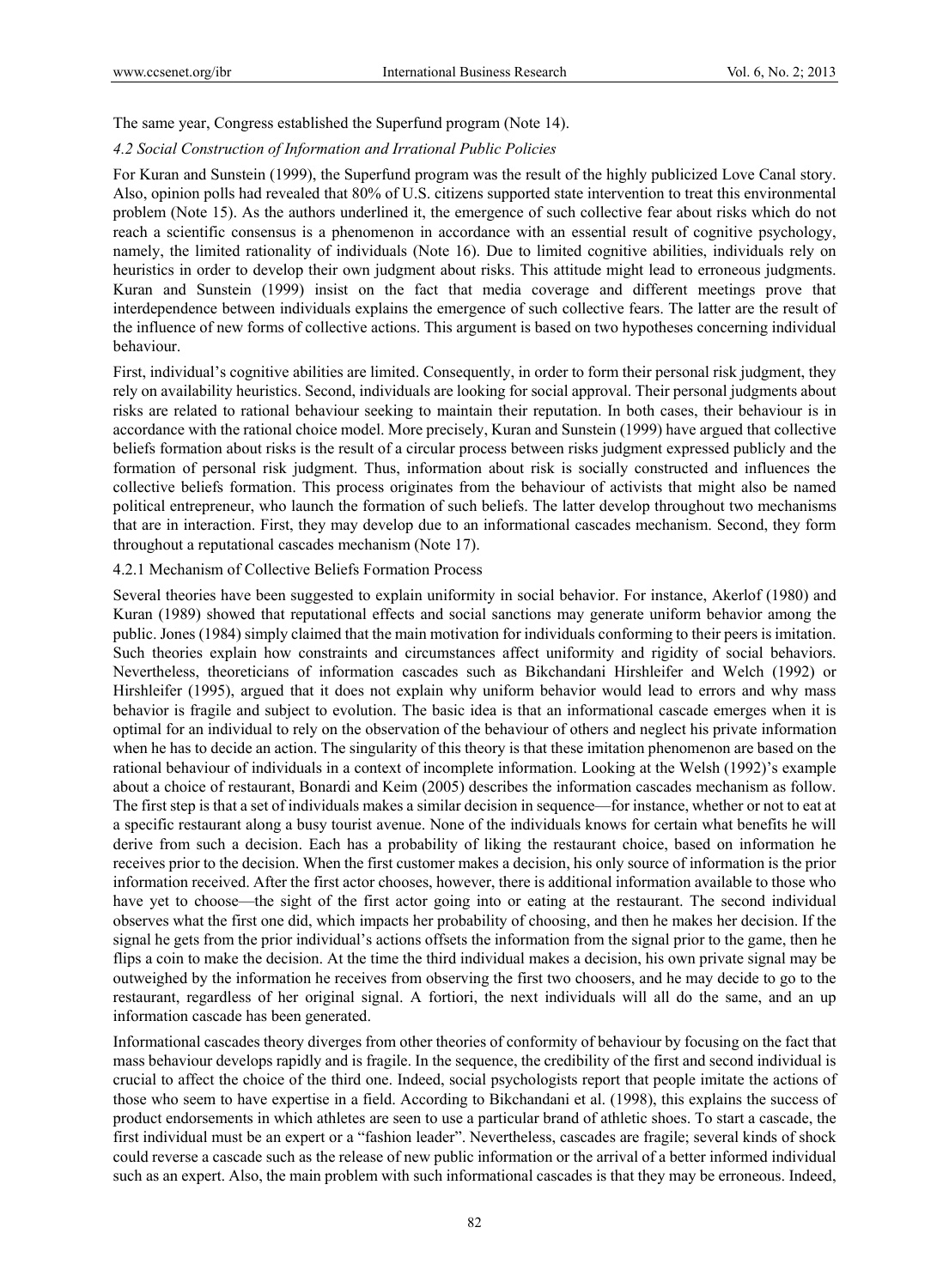even if the information precision of the first individual is high, it is not obviously better than the combination of different private information of later individuals.

According to Kuran and Sunstein (1999), the information cascade mechanism explains the formation of individual judgments on risk issues as well as erroneous collective beliefs. Indeed, the "Love Canal" case is in keeping with the predictions of information cascades model. On the one hand, it is costly to have access to information on risk issues because such scientific information is complex and belong to the scientific community. Consequently, the quality of the private information possessed by individuals is very low. Individuals thus use the availability heuristic and develop their own judgments by observing the judgments of others. On the other hand, political entrepreneur such as Marie Gibbs contribute to start information cascades through their public discourse in the media (Note 18). They are perceived by the public as leaders with a high quality of private information on risk issues. Also, the alarmist publication of Mr. Whalen, the aforementioned health commissioner, has contributed to reinforce the cascade. Finally, it seems that the collective beliefs were erroneous if one considers the persistent doubt among the scientific community. Such a result is in line with the predictions of information cascades theory. Indeed, it predicts that the probability of convergence towards erroneous behavior is high. This result holds especially in the case where the private information is non observable for individuals, which prevents the information aggregation process and the correction of errors.

Nevertheless, for Kuran and Sunstein (1999), the collective beliefs formation also results from a reputation cascades mechanism. The latter has its roots in Kuran (1990)'s work about the preference falsification process. Revealed preference theory suggests that preferences of individuals may be deduced from the observation of their action. Nevertheless, Kuran (1990) argued an individual who joins a riot against a government does not necessarily support a change in the political regime. It might be costly for him if he does not participate. According to Kuran (1990), there are contexts where individuals can be punished or rewarded according to the preferences they express through their actions. In public choice analysis, this theory may lead to misinterpretations. In his article, Kuran (1990) develops a framework which seeks to study individual choices including a study of a wide range of motivations. More precisely, individual utility has three dimensions: the social choice, social sanctions associated with individual choice, and the autonomy of individual decision. These three conflicting factors of utility generate, for each individual, a private preference and a public preference, the latter being the one he reveals to others through his actions. The divergence between these two types of preferences is at the heart of his preference falsification theory. According to Kuran (1990), his theory provides a better understanding of individual behaviour than traditional theory because an individual derives satisfaction from different conflicting sources. This framework explains several social and economic choices where reputation is a part of utility (Note 19), and combining with the existence of informational cascades, it gives a thorough understanding of how erroneous collective beliefs develop and spread in the society.

## 4.2.2 The Interaction between Informational and Reputation Cascades

According to Kuran and Sunstein (1999), the preference falsification phenomenon contributes to the emergence of irrational policies to manage risks. It has been discussed that an erroneous collective belief may develop due to the information cascades process. Such erroneous collective belief may in turn lead the opportunistic politician who wants to maintain his popularity, to falsify his preference and implement policies disconnected from real risks. If one considers the Love Canal story, the attitude of Governor Hugh Carey as well as that of President Carter might be related to preference falsification since the scientific community had demonstrated that risks were overestimated. Such behaviors of policymakers contribute to reinforce the erroneous collective belief among the public and prevent it from being reversed. As soon as the collective belief has reached a critical size, it affects the reputation benefits and costs of individuals who have not yet adopted the beliefs, and incites them to falsify their preferences (Note 20). The collective belief may therefore expand through a reputation cascade mechanism (Note 21). This phenomenon leads to a falsification of knowledge, which, combined with the loss of knowledge generated by the information cascade, reinforces the probability of expansion of an erroneous collective belief (Note 22). Consequently, the collective beliefs formation on risk issues is the result of an interactive circular process between judgments that are expressed publicly and the formation of private judgments. Kuran and Sunstein (1999) thus highlight the relationship between the preference falsification process, the social construction of information, and the irrationality of public policies to manage risk issues.

Several author have referred to Kuran and Sunstein's analysis. Bonardi (2005) improves notably the relationships between political entrepreneur/activist, experts and the media that enhance the emergence and the strength of collective beliefs (Note 23). Indeed, the development of reputation cascades among the expert community is a necessary condition to avoid the reversal of information cascades initiated by political entrepreneurs (Note 24). Notably, he cites the case of the GMO importing ban within the EU that has been largely the result of the influence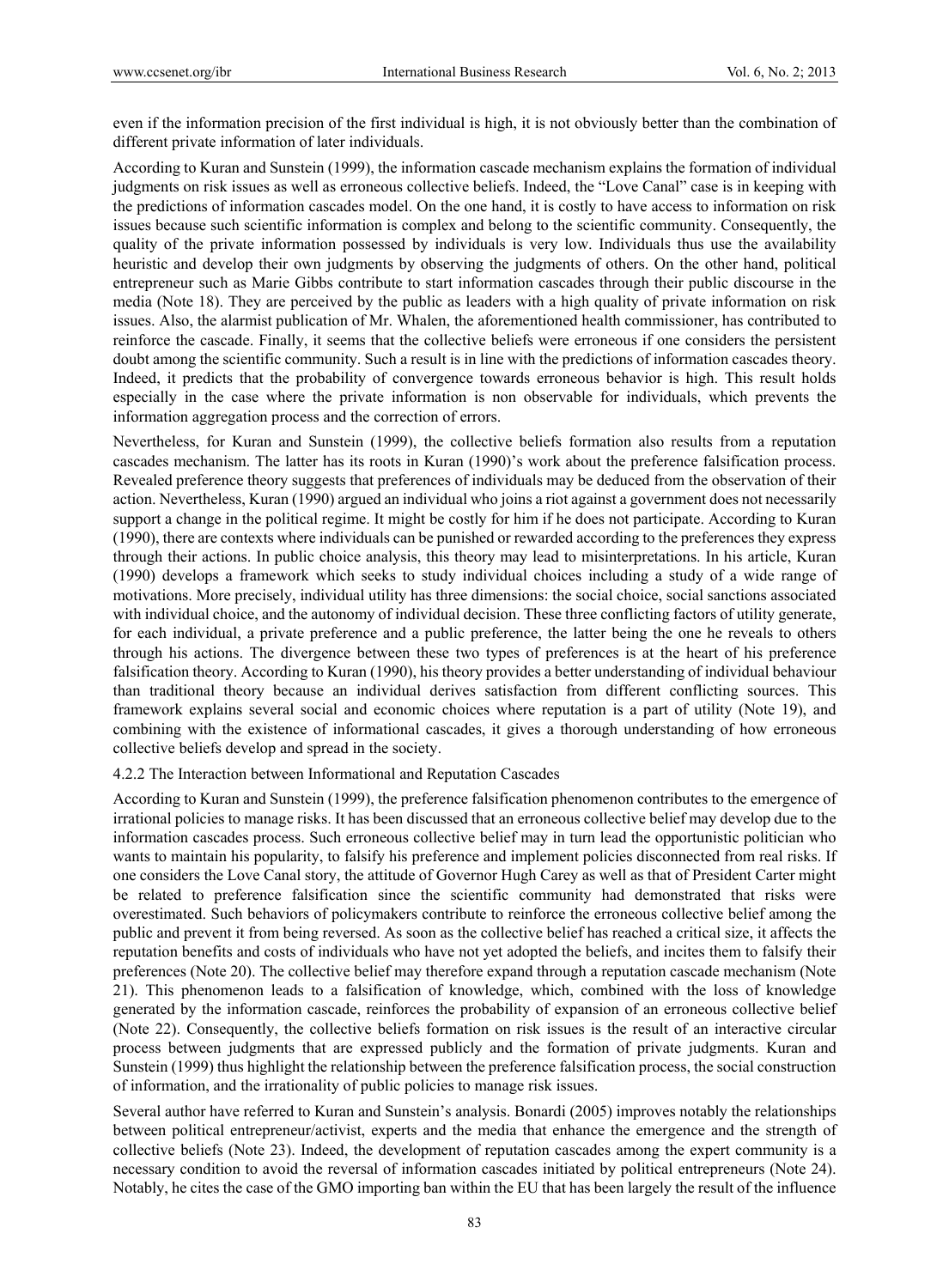of groups such as ATTAC or Greenpeace in the media.

In our view, Kuran and Sunstein's analysis which describes the beliefs formation process and their effect on risk regulation is a considerable improvement of Lupton's work about the dynamic of indeterminate markets. Indeed, they explicitly take into account the link between political entrepreneurs, the emergence of collective beliefs and regulations. We now refer to this framework to study the dynamic of green goods that belong to the class of indeterminate products. We develop especially the idea that the dynamic of these markets resembles a random selection phenomenon.

## **5. Random Selection and the Dynamic of Green Market**

As it has been mentioned previously, carbon labeling products may be defined as indeterminate goods. In that section, we argue that the process by which such green goods expand on or disappear from the market is a process that we call random selection. This process depends intrinsically on the beliefs formation process through cascades effects. We develop this argument by using the logic of Hirshleifer's model (Hirshleifer, 1995). The author is interested in the decision of smoking. We suggest a similar analysis by studying the consumption choice between "a carbon labelling product" and "standard product". The assumptions of the model are as follows: One considers a sequence of individuals who may decide to buy the green product or not to buy it. Each individual knows his position in the sequence. Each individual observes the actions of his predecessors, namely whether they have consumed the green product or not, and not their private signals. Indeed, each individual has a private information on the indeterminate characteristic of the product, that is, the ability of the product to contribute to the GHGs emission reduction (Note 25). Each individual will develop a belief concerning the product's indeterminate characteristic on the basis of its private information and the observation of the behavior of others individuals. One may present the logic of the model as follow: The first individual in the sequence observes a positive signal about the good indeterminate's characteristic and decides to consume product A (which is a carbon labelled product). The second individual does not know the signal perceived by the first individual but he deduces he has perceived a positive signal from the observation of his action. He decides to consume product A if his private signal is positive. If he perceives a negative signal (namely that the environmental impact of the product is low), he flips a coin to decide to consume product A. As soon as the third individual decides, the informational cascade starts. If one assumes the case where the two predecessors have consumed product A, the third will consume the product too. Indeed, the model supposes the third individual knows the signal perceived by the first individual. So he deduces from the observation of the second individual that he has perceived a positive signal. He will thus neglect his private information and will develop the belief that the environmental impact of the product is very high, and therefore he consumes product A. All the followers behave like the third one, and we observe the diffusion of the product A. In this case, an "up cascade" develops. By analogy, if the first two individuals do not consume the product, a "down cascade" will emerge and we observe the diffusion of the standard product. This reasoning calls for several remarks.

First, the action of the second individual depends on the credibility of the first one. If the first individual is an environmental expert for example, the second will attach to his behaviour much more credibility even if he does not know his private signal (Note 26). In the same way, the status or profession of the first individual reinforces the formation of the belief of the third individual even if he knows his private information. Thus, one of the strong assumptions of informational cascades theory is that individuals, which are rationally ignorant, neglect their private information and develop their belief on the ground of the observation of the behaviour of only two individuals. We believe this assumption remains realistic due to the current context characterized by complex and overloaded information concerning climate change issues.

Second, the transformation of that belief into green purchase behaviours is not certain because individuals may not buy the product due to the free ridding problem. Consequently, if we look at the particular case of the expansion of the green good, the analysis must be deepened at several levels. First of all, the first individuals in the information cascade have an incentive to free ride even if they believe that the good's environmental impact is real and effective. As the good's characteristic generates collective benefits when the good is consumed individually, it is necessary to assume that the information cascade will develop first among individuals who have strong ecological preferences when they learn about the good's environmental impact, no matter what the objective quality of the information cascade is. One may assume for instance that these first individuals in the sequence achieve "a warm glow" by consuming the product and therefore contributing to the public good. Second, in order to explain by which mechanism the green consumption might expand throughout the rest of the population, one need to take into account the effect of a critical size of green consumers on the incentives of others individuals to consume the green product. Indeed, if we follow Kuran (1991)'s reasoning who introduces the impact of social sanctions into the analysis of human behavior, a critical size of individual should exist in the society to affect reputation costs and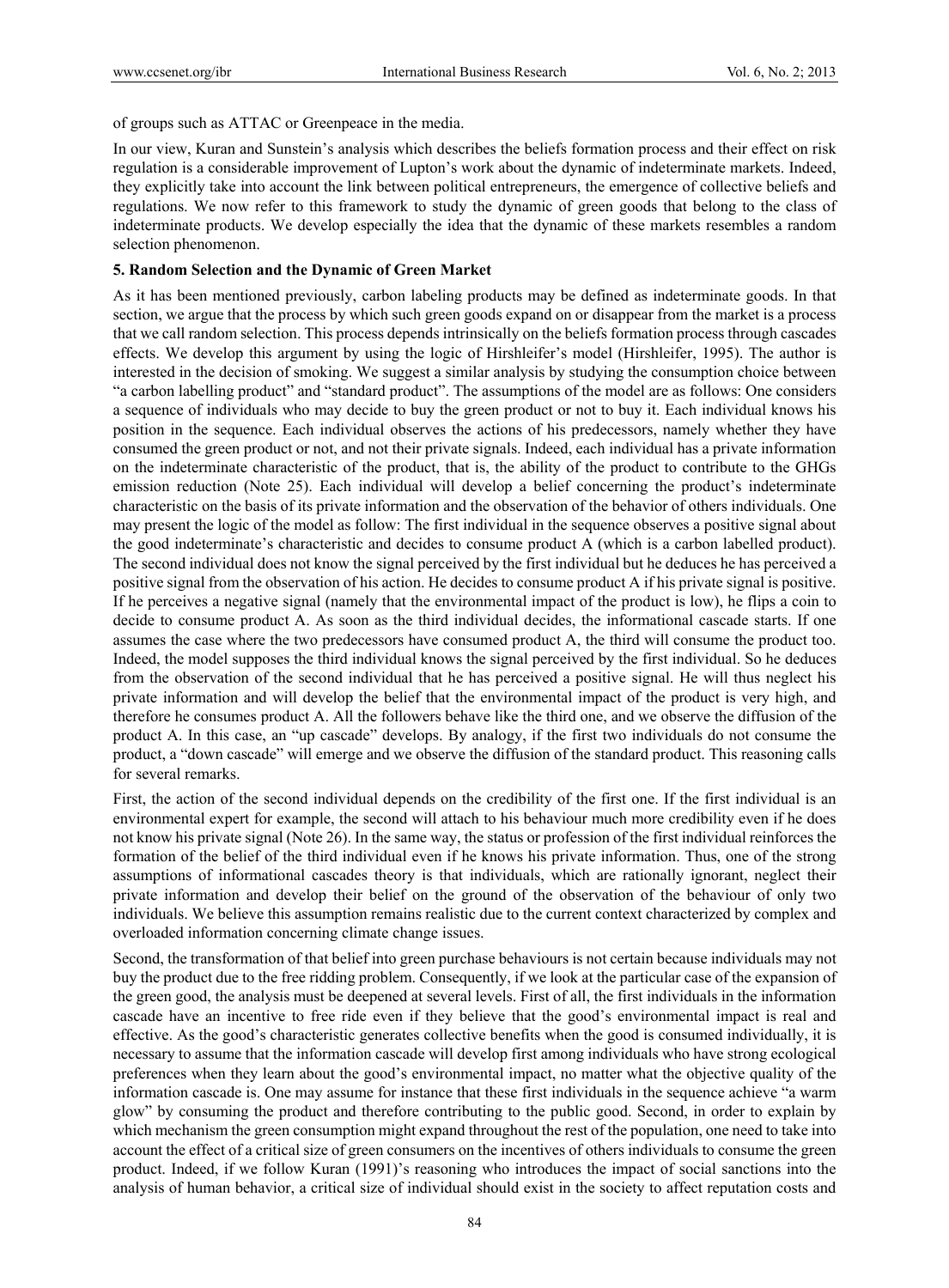benefits associated with a particular behavior or opinion. In our example, a critical size is achieved when early consumers with "warm glow" green preferences start the information cascade. Then, the more the green consumption phenomenon increases, the more individual reputation benefits of green consumption as well as individual reputation costs of the standard consumption increases. In that process, later individuals in the sequence are only sensible to sanctions and rewards associated with the different types of consumption (Note 27). However, we argue that achieving a critical size is not a sufficient condition to make social sanctions effective. Collective beliefs associated with the risk of climate change if the GHGs emissions are not tackled might play an important role. Therefore, reputation benefits and costs of later individuals in the sequence are logically affected by the consumption behavior of their peers, but also by the nature of public opinion about climate risk and how to handle it.

So far, we have provided a theoretical framework that allows us to describe the expansion of green goods with indeterminate characteristics. If we now turn to the analysis of the dynamic of such markets, namely to what extent green goods may expand on or disappear from the market, it is necessary to take into account of the fragility of information cascades. Indeed, information cascades theoreticians have shown that since the individual neglects his private information, cascades related to the environmental impacts of carbon labeling products, or those associated with climate change risk may be easily reversed if a new "fashion leader" or expert joins the sequence. If one takes into account these effects, the dynamic of indeterminate goods market depends on random selection (figure 1). This phenomenon which is implicitly described in Lupton's work seems better explicit taking into account the logic of beliefs formation trough cascades effects. Besides, such logic refers explicitly to the role played by political entrepreneurs who seek to initiate information cascades in accordance to the ideas they support. In this respect, we note that the dynamic of markets trough a random selection process allow us to introduce "traditional" entrepreneur into the analysis. Indeed, the latter may engage themselves into political entrepreneurship strategies to reach their economic goals. During the competition process between carbon labeling producers and standard producers, using strategically the information associated with environmental impacts of the product could be a new weapon to compete and win market shares (Note 28).

## **6. Concluding Remarks**

This paper has shed new lights on the green consumption phenomenon, and more generally on the determinants of the dynamic of green markets. The literature has principally analyzed such dynamic through adverse selection in a context of information asymmetry. We have argued that some green goods, notably, carbon labeling products, belong to the category of indeterminate goods. The dynamic of such markets is thus better analyzed in a context of shared uncertainty, and it depends on the impact of collective beliefs related to the products' environmental impact on consumption decisions. This argument, which originally comes from Lupton's contribution, has been considerably deepened. Particularly, we have demonstrated that Kuran and Sunstein's (1999) analysis related to the beliefs formation process and its effect on regulation, is complementary to that of Lupton. Using Kuran and Sunstein (1999)'s framework and extending it to the issue of the dynamic of indeterminate good markets, we have developed the idea that markets dynamic depends on a random selection process within which political entrepreneurs initiate information cascades. Our innovative framework, based on the impact of socially constructed information and that of social sanctions, allows us to bring new insights to study green consumption. In terms of carbon labeling, according to a recent study for the EU Directorate-General for the environment 72 per cent of EU citizens support carbon labeling and think that it should be mandatory in the future (The Gallup Organization 2009). Nevertheless, according to the study of Upham, Dendler and Bleda (2011) on the perception of carbon labels by UK consumers, only a very small percentage of consumers can be expected to make use of carbon labels. Such empirical evidence may be partially explained by our approach. Indeed, the critical size of green consumers would not have been reached yet to enhance a general adoption of carbon labeling product. Looking at the factors that impact the formation of such critical size is an interesting avenue for further research. Besides, our approach is complementary to that of Howarth et al. (2006) It is clear that models of social sanctions are appropriate to study the adoption of green products for which the consumption is observable. On the contrary, Howarth et al.'s analysis is better adapted to study green consumption that is not observable. The heart of their analysis is to show that marketers may use strategically consumers' perception of the share of others who purchase green products as well as consumers' perception of the product environmental attribute. In the end, consumers interpret green products adoption as a matter of moral responsibility and are incentivized to consume the green products. And yet, we believe that the logic of the random selection process is suitable to study green consumption behaviours' that are not observable. The intrinsic mechanism underlying green consumption would not depend any more on social interdependencies between different consumers' moral motivation, but rather on the impact of collective beliefs that come from information and reputation cascade effects. In this respect, several formal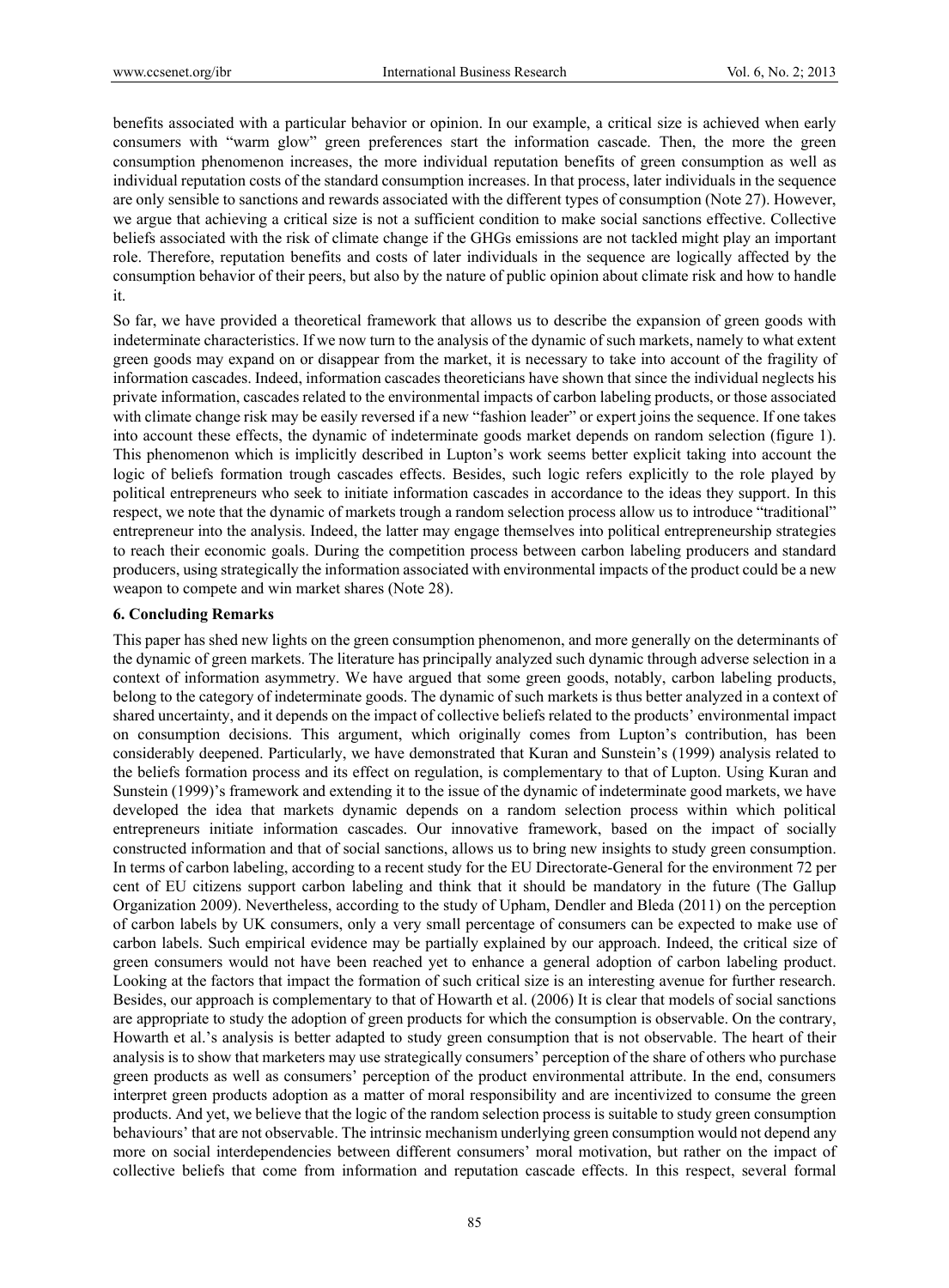extensions of Howart et al.'s analysis that take into account theses cascade effects are possible, and constitute promising research directions to deal with the diffusion of green products that content indeterminate characteristics such as carbon products or biofuels for instance.

#### **Acknowledgements**

We thank participants at the colloquia "Innovation, entrepreneurship and development" held at the Aix-Marseille University for their helpful comments on earlier draft of this paper. Finally we thank Anjali Nadig and Leo Wood for their helpful technical assistance.

#### **References**

- Akerlof, G. (1970). The market for 'lemons': quality uncertainty and the market mechanism. *Quarterly Journal of Economics*, *84*(3), 488-500. http://dx.doi.org/10.2307/1879431
- Akerlof, G. (1980). A theory of social custom, of which unemployment may be one consequence. *Quarterly Journal of Economics*, *14*, 749-775. http://dx.doi.org/10.2307/1885667
- Allen, F. W. (1987). Towards a holistic appreciation of risk: The challenge for communicators and policy makers. *Science, Technology & Human Values*, *12*, 138-143.
- Andreoni, J. (1988). Privately Provided Public Goods in a Large Economy: The Limits of Altruism. *Journal of Public Economics, 35*, 57-73. http://dx.doi.org/10.1016/0047-2727(88)90061-8
- Andreoni, J. (1990). Impure altruism and donations to public goods: A theory of warm-glow giving. *The Economic Journal, 100*, 464-477. http://dx.doi.org/10.2307/2234133
- Arrow, K. (1963). Uncertainty and the welfare economics of medical care. *American Economic Review*, *53*(5), 941-73.
- Bikhchandani, S., Hirshleifer, D., & Welch, I. (1992). A Theory of fads fashion, custom, and cultural change as informational cascades. *Journal of Political Economy, 100*(5), 992-1026. http://dx.doi.org/10.1086/261849
- Bikhchandani, S., Hirshleifer, D., & Welch, I. (1998). Learning from the behaviour of others: conformity, fads and informational cascades. *Journal of Economic Perspectives*, *12*, 151-170. http://dx.doi.org/10.1257/jep.12.3.151
- Bjorner, T. B., Hansen, L. G., & Clifford, S. (2004). Environmental labelling and consumer's choice-an empirical analysis of the effect of the Nordic Swan. *Journal of Environmental Economics and Management, 47*(3), 411-434. http://dx.doi.org/10.1016/j.jeem.2003.06.002
- Boettke, P. (1993). Entrepreneurship. In W. Outhwaite, & T. Bottomore (Eds.), *The Blackwell Dictionary of Twentieth-Century Social Thought* (p. 880). Hoboken, N.J.: Blackwell.
- Bonardi, J. P., & Keim, G. D. (2005). Corporate political strategies for widely salient issues. *Academy of Management Review, 30*(3), 555-576. http://dx.doi.org/10.5465/AMR.2005.17293705
- Bougherara, D., Grolleau, G., & Thiebaut, L. (2005). Can labelling policy do more harm than good? An analysis applied to environmental labelling scheme. *European Journal of Law and Economics, 19*(1), 5-16. http://dx.doi.org/10.1007/s10657-005-5273-6
- Brady, G., Clark, J. R., & Davis, W. (1995). The political economy of dissonance. *Public Choice*, *82*, 37-51. http://dx.doi.org/10.1007/BF01047728
- Brekke, K. A., & Rege, M. (2003). Advertising as Manipulation of Social Learning. paper presented at *the 2003 (VI) Meeting of the Society for the Advancement of Economic Theory*, Rodos, Greece.
- Bruvoll, A., Halvorsen, B., & Nyborg, K. (2002). Households' recycling efforts, resources. *Conservation and Recycling*, *36*(4), 337-354. http://dx.doi.org/10.1016/S0921-3449(02)00055-1
- Caswell, J., & Modjuszka, E. M. (1994). Using Informational Labelling to Influence the Market for Quality in Food Products. *American Journal of Agricultural Economics*, *78*(5), 131-143.
- Darby, M., & Karni, E. (1973). Free competition and the optimal amount of fraud. *Journal of Law and Economics, 16*(1), 67-88. http://dx.doi.org/10.1086/466756
- Daughety, A., & Reinganum, J. (1995). Product safety: liability, RD, and signaling. *American Economic Review*, *85*(5), 1187-206.
- Davenport, T. H., & Beck, J. C. (2001). *The attention economy.* Harvard Business School Press.
- Enger, A., & Lavik, R. (1995). Eco-labelling in Norway: Consumer Knowledge and attitudes. In E. Sto, & Lysaker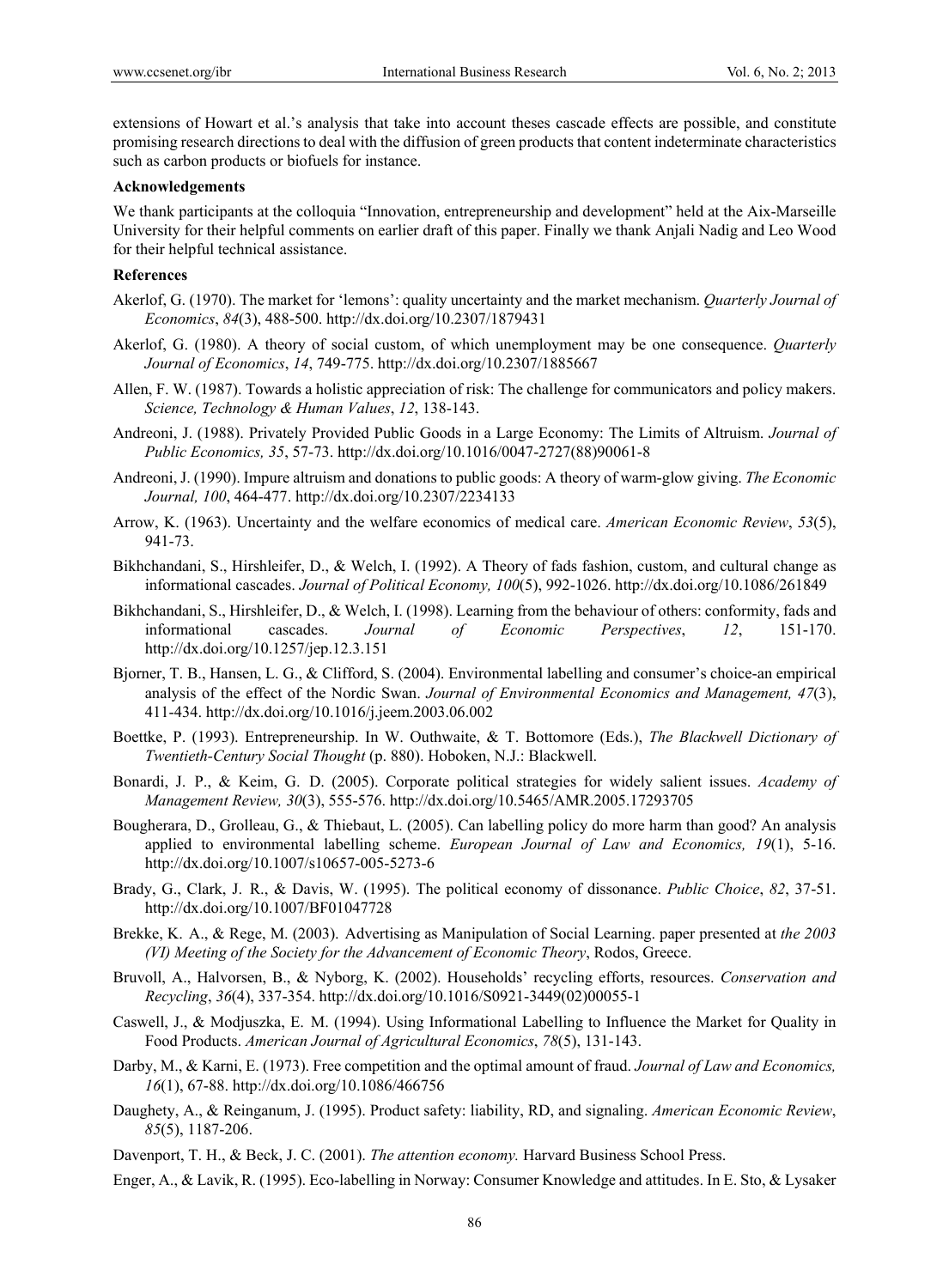(Eds.), *Sustainable Consumption-Report from International Conference on Sustainable Consumption*. Nor: National Institute for Consumer Research (SIFO).

- Gadema, Z., & Oglethorpe, D. (2011). The use and usefulness of carbon labeling food: a policy perspective from a survey of UK supermarket shoppers. *Food policy, 36*, 815-822. http://dx.doi.org/10.1016/j.foodpol.2011.08.001
- Goldberg, V. (1974). The economics of product safety and imperfect information. *Bell Journal of Economics and Management Science*, *5*(2), 683-88. http://dx.doi.org/10.2307/3003129
- Grolleau, G., Ibanez, L., & Mzoughi, L. (2009). Too much a good thing? Why altruism can harm the environment. *Ecological Economics*, *68*, 2145-2149. http://dx.doi.org/10.1016/j.ecolecon.2009.02.020
- Henson, S., & Caswell, J. (1999). Food safety regulation: an overview of contemporary issues. *Food Policy*, *24*(6), 589-603. http://dx.doi.org/10.1016/S0306-9192(99)00072-X
- Hirshleifer, D. (1995). The blind leading the blind. Social influences, fads and informational cascades. In T. Ierulli (Ed.), *The new economics of human behaviour*. Cambridge University press.
- Hollander, H. (1990). A social exchange approach to voluntary cooperation. *American Economic Review, 80*(5), 1157-1167.
- Hopper, J. R., & Nielsen, J. M. (1991). Recycling as altruistic behavior: normative and behavioral strategies to expand participation in a community recycling program. *Environment and Behavior, 23*(2), 195-220. http://dx.doi.org/10.1177/0013916591232004
- Howarth, R. B., Nyborg, K., & Brekke, K. A. (2006). Green consumers and public policy: on socially contingent moral motivation. *Resource and Energy Economics*, *28*, 351-366. http://dx.doi.org/10.1016/j.reseneeco.2006.03.001
- Hung, A. A., & Plott, C. R. (2001). Information cascades: replication and an extension to majority rule and conformity-rewarding institutions. *American Economic Review, 91*, 1508-1520. http://dx.doi.org/10.1257/aer.91.5.1508
- Jaeck, L. (2011). Information and political failures: to what extent does rational ignorance explain irrational beliefs formation? *Constitutional Political Economy*, *22*(3), 287-301. http://dx.doi.org/10.1007/s10602-011-9108-x
- Jaeck, L., & Bougi, G. ( 2010). Dynamics of environmental regulation and voter's biased beliefs: a political economy approach. *Atlantic Economic Journal, 38*(4), 399-409. http://dx.doi.org/10.1007/s11293-010-9243-1
- Jones, S. (1984). *The Economics of Conformism*. Cambridge, Mass: Black-Well.
- Kahneman, D., & Tversky, A. (1974). Judgement under uncertainty: Heuristics and biases. *Science*, *185*, 1124-1131. http://dx.doi.org/10.1126/science.185.4157.1124
- Karl, H., & Orwat, C. (1999). Economic aspects of environmental labelling. In H. Folmer, & T. Tietenberg (Eds.), *The International Yearbook of Environmental and Resource Economics*. Edward Elgar: Adelshot.
- Kotchen, M. J. (2005). Impure Public Goods and the Comparative Statics of Environmentally Friendly Consumption. *Journal of Environmental Economics and Management, 49*, 281-300. http://dx.doi.org/10.1016/j.jeem.2004.05.003
- Kuran, T. (1989). Sparks and prairies fires: A theory of unanticipated political revolution. *Public Choice*, *61*, 41-74. http://dx.doi.org/10.1007/BF00116762
- Kuran, T. (1990). Private and public preferences. *Economics and philosophy, 6*, 1-26. http://dx.doi.org/10.1017/S026626710000064X
- Kuran, T. (1991). The East European Revolution of 1989: Is it surprising that we were surprised? *American Economic Review*, *81*, 121-125.
- Kuran, T., & Sunstein, R. C. (1999). Availability cascades and risk regulation. *Standford Law Review, 51*, 683-768. http://dx.doi.org/10.2307/1229439
- Landesman, C. (1995). *Voluntary Provision of Public Goods*. (Ph.D. Dissertation). Princeton University.
- Lemennicier, B. (2001). Collective beliefs formation and the politically correct concerning information on risk behaviour. *Journal des Economistes et des Etudes Humaines*, *11*, 617-638. http://dx.doi.org/10.2202/1145-6396.1032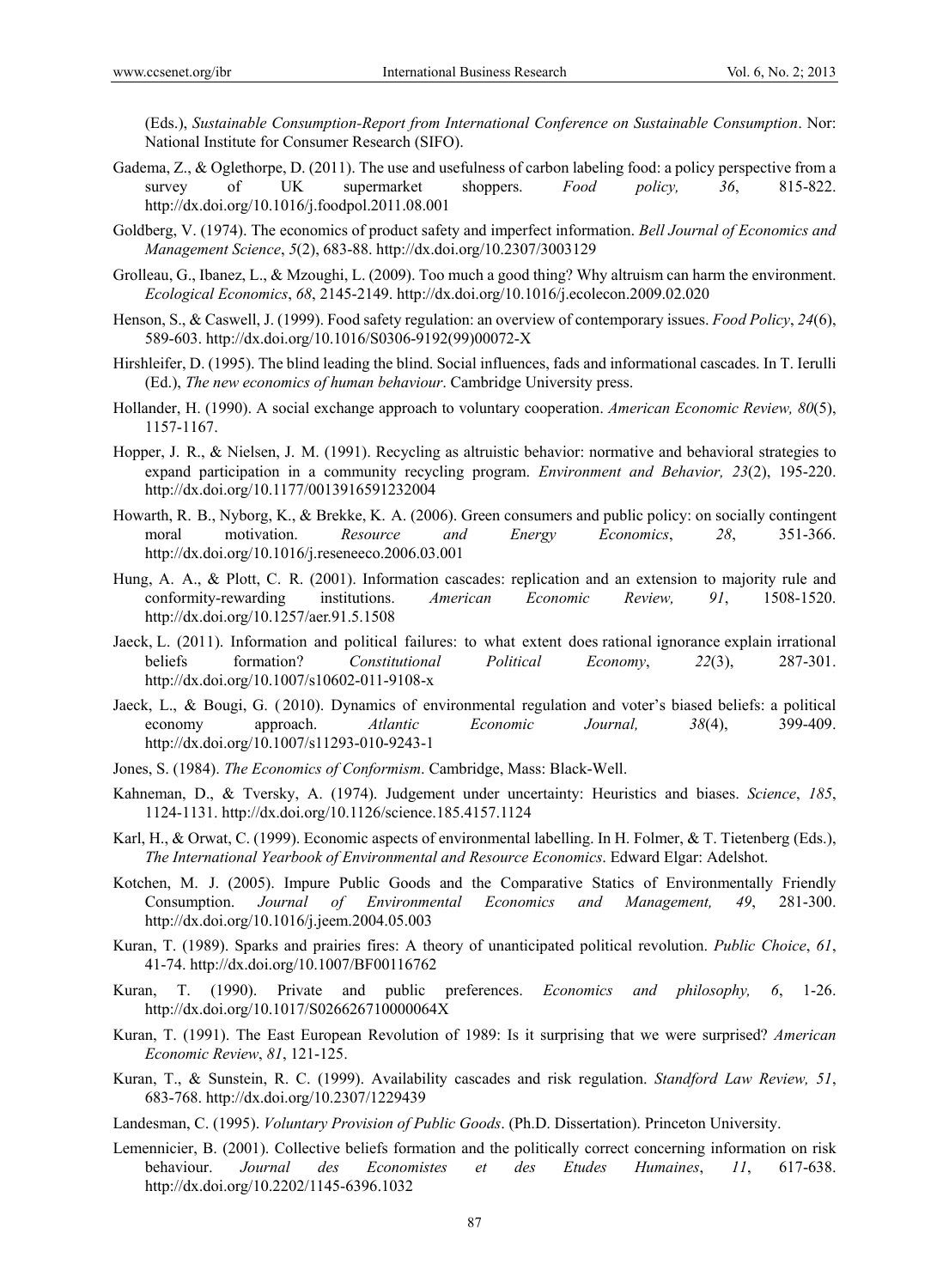- Lupton, S. (2005). Shared quality uncertainty and the introduction of indeterminate goods. *Cambridge Journal of Economics, 29*(3), 399-421. http://dx.doi.org/10.1093/cje/bei009
- Moon, W., Florkowski, W. J., Bruckner, B., & Schonhof, I. (2002). Willingness to pay for environmental practices: implication for eco-labelling. *Land Economics*, *78*(1), 88-102. http://dx.doi.org/10.2307/3146925
- Morris, S. (2001). Political correctness. *Journal of Political Economy, 109*, 231-265. http://dx.doi.org/10.1086/319554
- Nelson, P. (1970). Information and Consumer Behaviour. *Journal of Political Economy*, *78*(2), 311-329. http://dx.doi.org/10.1086/259630
- Noll, R., & Krier, J. (1990). Some implications of Cognitive psychology for risk regulation. *Journal of Legal Studies*, *19*, 749-760. http://dx.doi.org/10.1086/467870
- OECD. (1997). *Eco-Labelling: Actual Effects of Selected Programmes*. Paris: Organization for Economic Cooperation and Development.
- Page, W. H. (1999). Microsoft and the public choice critique of antitrust. *Antitrust Bulletin*, *44*, 5-63.
- Phillips, P., & Isaac, G. (1998). GMO labeling: threat or opportunity? *Agbioforum*, *1*(1), 25-30.
- Rege, M. (2004). Social norms and private provision of public goods. *Journal of Public Economic Theory*, *6*(1), 65-77. http://dx.doi.org/10.1111/j.1467-9779.2004.00157.x
- Roe, B., Teisl, F. M., Levy, A., & Russell, M. (2001). US consumers' willingness to pay for green electricity. *Energy Policy, 29*(11), 917-925. http://dx.doi.org/10.1016/S0301-4215(01)00006-4
- Schmidtz, D. (1991). *The Limits of Government, An Essay on the Public Goods Argument*. Westview Press.
- Schultz, P. W. (2002). Knowledge, information, and household recycling: examining the knowledge-deficit model of behavior change. In Dietz, T., & Stern, P. C. (Eds.), *New Tools for Environmental Protection: Education, Information, and Voluntary Measures*. National Academy Press, Washington, DC.
- Schwartz, S. H. (1970). Moral decision making and behavior. In Macaulay, J., & Berkowitz, L. (Eds.), *Altruism and Helping Behavior* (pp. 127-141). Social Psychological Studies of Some Antecedents and Consequences, Academic Press, New York.
- Simmons, T. R., Yonk, R. M., & Diana, W. T. (2011). Bootkeggers, Baptits and political entrepreneur. *The independ review*, *15*(3), 367-381.
- Simon, H. (1982). *Models of bounded rationality*. Cambridge, MIT Press.
- Slovic, P. (2000). *The perception of risk.* London, Earthscan.
- Smith, A., Watkiss, P., Tweddle, G., McKinnon, A., Browne, M., Hunt, A., . . . Cross, S. (2005). The validity of food miles as an indicator of sustainable development. Final report. Defra, London.
- Sunstein, C. (1998). Selective fatalism. *Journal of Legal Studies, 27*, 799-823. http://dx.doi.org/10.1086/468043
- Sutter, D. (2002). The Democratic Efficiency Debate and Definitions of Political Equilibrium. *Review of Austrian Economics, 15*(2-3), 199-209. http://dx.doi.org/10.1023/A:1015766621802
- Teisl, F. M., Roe, B., & Hicks, R. L. (2002). Can eco-labels tune a market? Evidence from Dolphin Safe Labelling. *Journal of Environmental Economics and Management, 43*(3), 339-359. http://dx.doi.org/10.1006/jeem.2000.1186
- The Gallup Organisation. (2009). Europeans'attitudes towards the issue of sustainable consumption and production. *Analytical report*.
- Thogersen, J. (2002). Promoting green consumer behaviour with eco-labels. In T. Dietz, & P. C. Stern, (Eds.), *New Tools for Environmental Protection* (pp. 83-104). National Academy Press, Washington, D.C.
- Upham, P., Dendler, L., & Bleda, M. (2011). Carbon labelling products: public perception and potential emissions reductions. *Journal of Cleaner Production, 19*, 348-355. http://dx.doi.org/10.1016/j.jclepro.2010.05.014
- USEPA. (1993). *Status Report on the use of Environmental labels*. US Environmental Protection Agency, Washington DC (September).
- USEPA. (1994). *Determinants of Effectiveness for Environmental Certification and Labelling Programs*. US Environmental Protection Agency, Washington DC (September).
- Viscusi, K. W., & Hamilton, J. T. (1999). Are risk regulators rational? Evidence from hazardous waste cleanup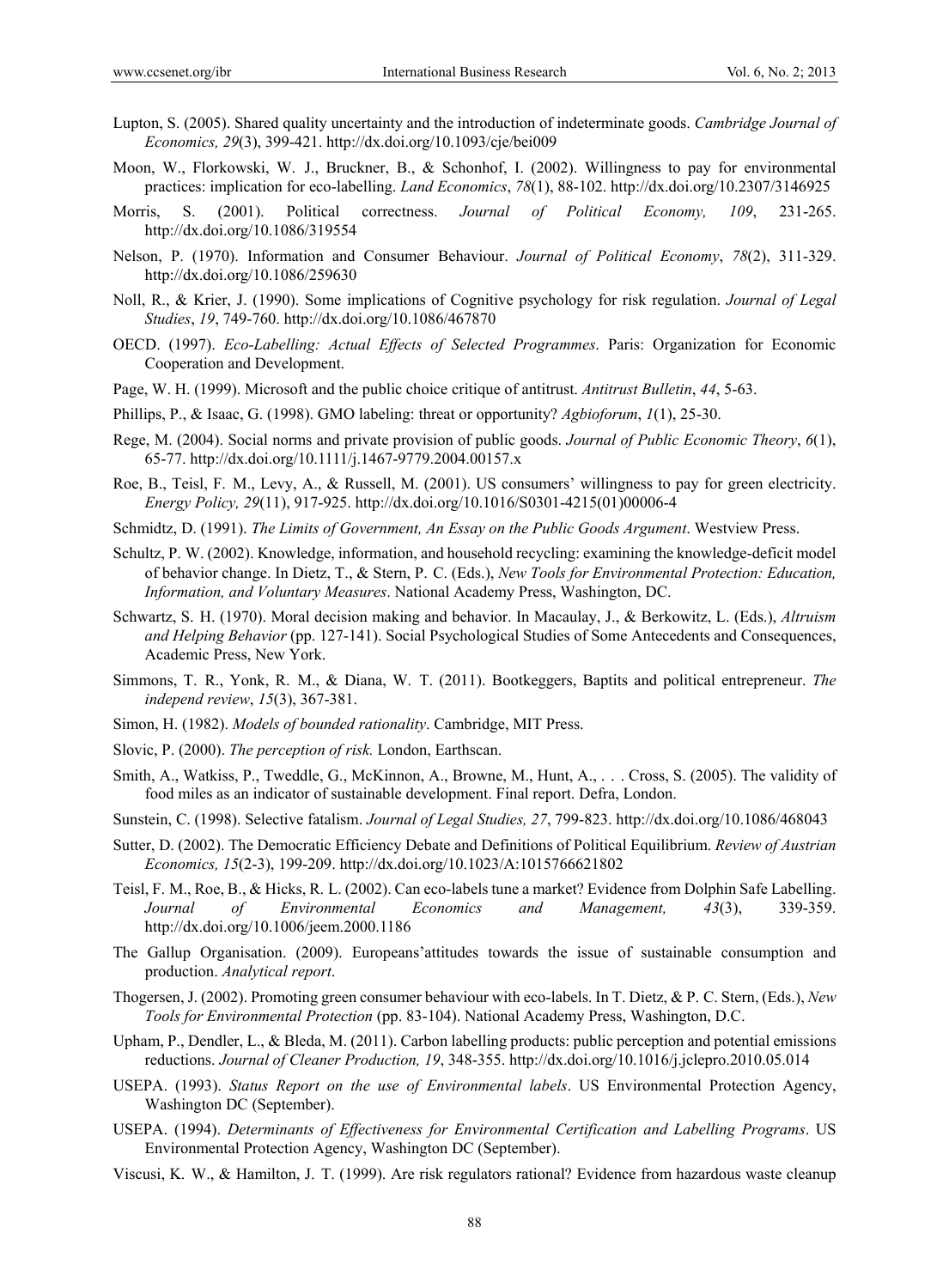decisions. *American Economic Review*, *89*, 1010-1027. http://dx.doi.org/10.1257/aer.89.4.1010

- Welch, I. (1992). Sequential sales, learning and cascades. *The Journal of Finance, 47*(2), 695-732. http://dx.doi.org/10.1111/j.1540-6261.1992.tb04406.x
- Welsh, H., & Kuhling, J. (2009). Determinants of pro-environmental consumption: the role of reference groups and routine behaviour. *Ecological Economics*, *69*, 166-176. http://dx.doi.org/10.1016/j.ecolecon.2009.08.009
- Wiedmann, T., Barrett, J., & Lenzen, M. (2007). Companies on the Scale: Comparing and Benchmarking the Footprints of Businesses. *International Ecological Footprint Conference*, Cardiff. Retrieved from http://www.isa-research.co.uk/docs/ Wiedmann\_et\_al\_2007\_Cardiff\_Companies\_EF.pdf.
- Zeckhauser, R. J., & Viscusi, W. K. (1990). Risk within Reason. *Science*, *248*, 559-564. http://dx.doi.org/10.1126/science.2333509

#### **Notes**

Note 1. There is a wide range of eco-labelling programs, their private or public character distinguishes them. They could be voluntary or mandatory, and they could refer to a variety of environmental attribute or a specific one. US Environmental Protection Agency (USEPA, 1993, 1994) has proposed a classification of environmental labels. Due to the increase in number of the environmental allegations sometimes without sound basis at the beginning of the eighties, ISO (International Organization for Standardization) has published norms in order to create a frame of reference in that field. http://www.iso.org/. The type 1 refers to eco-labelling programs certified by a third party. They are based on life cycle assessments, which differentiate products, by their environmental attribute. The type 2 refers to environmental claims without certification by a third party. The type 3 refers to environmental data of the product, certified by a third party. Public eco-labelling programs such as the German blue angel, the European eco-label, the Nordic Swan and the French eco-label NF environment belong to the type 1.

Note 2. Caswell and Modjuska (1996).

Note 3. For a discussion concerning the consumer attention in a context of overload information, see Davenport and Beck (2001).

Note 4. Many studies have shown the ability of environmental labels certified by a third party to create consumers trust. The reader can refer to Enger and Lavik (1995).

Note 5. One can also find empirical evidences in the work of Bjorner, Hansen and Clifford (2004), OECD (1997), Teisl, Roe and Hicks (2002), Roe, Teisl, Levy and Russel (2001), Moon, Florkowski, Bruckner and Schonholf (2002).

Note 6. Schmidtz (1991) and Landesman (1995) have highlighted this problem.

Note 7. Hopper and Nielsen (1991) have applied the Schwartz model to recycling behavior. They conduct experimental and survey data from residents of a large urban neighborhood with a communitywide curbside recycling program in order to determine the extent to which recycling could be conceptualized as altruistic behavior. Results confirmed that recycling behavior is consistent with Schwartz's altruism model, according to which behavior is influenced by social norms, personal norms, and awareness of consequences.

Note 8. Schultz (2002) quotes several studies indicating that recycling behavior is correlated with respondents' beliefs about the frequency of recycling in their community.

Note 9. The hormones dispute between the US and the EU over the hormone-treated beef trade illustrates this. In 1989, the European Commission banned the use of five hormones in meat production, claiming that hormone-treated beef is unsafe for humans. The prohibition applies to both imported and domestically produced beef. The US and Canada brought this hormone case before the WTO in February 1998 and requested a dispute settlement panel to review the ban. They questioned the scientific basis of the ban and also noted that the European measure provided a level of protection that was arbitrary and unjustified, and could therefore be considered as a disguised restriction on international trade. The EU rejected these claims. First, it argued that scientific evidence on the long-term health effects of ingesting hormone-treated beef was insufficient or non-existent. Therefore, the EU asserted that it was within its rights to exercise the precautionary principle, according to which, measures can be taken to maintain a high level of protection where scientific evidence is incomplete or unconvincing. After this defense, the US and Canada Panel Reports concluded that the EU had violated the SPS Agreement. Finally, the WTO concluded that the EU had not given sufficient scientific evidence, but the EU kept its ban, while recognizing the need to seek further information and review measures in the light of future evidence. Lupton also refer to the striking case of the ban of the spreading of sewage sludge. In France, the food industry (Panzani), mass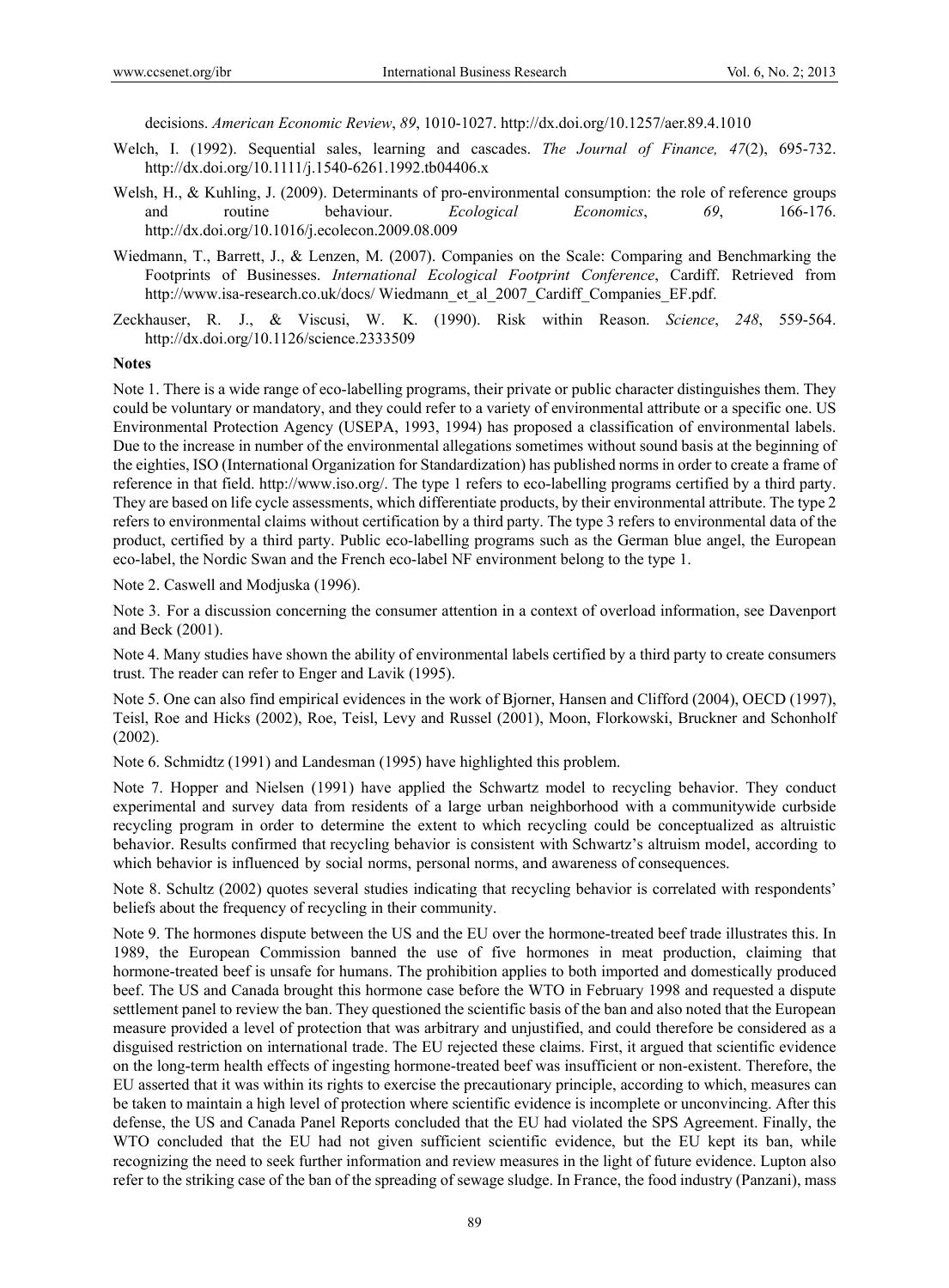marketing (Carrefour, Auchan) followed by transformers and cooperatives, started banning the spreading of sewage sludge on agricultural land from 1997 onwards, despite French legislation legitimizing this practice. These groups did not justify their refusal on scientific grounds, but based their ban on the persistent uncertainty on the health and environmental impacts of sewage sludge on lands and crops. In certain areas, this led to a massive refusal of sewage sludge by farmers, and a collapse or contraction of the spreading market.

Note 10. As Gadema and Oglethorpe (2011) have underlined, attempts to account for the interdisciplinary and overlapping nature of climate change and its inextricable linkages to food systems appears to be gaining credence as the agency, corporate and government response increasingly feature stakeholder involvement in policy formation.

Note 11. Brady, Klark and Davis (1995) have developed a similar argument by integrating cognitive dissonance theory into public choice analysis of competition among pressure groups. Cognitive dissonance phenomenon may be used by activist groups in order to generate collective fears. Contrary to Kuran and Sunstein (1999), these authors do not analyze collective belief formation processes and their effects on public policy.

Note 12. One can refer to Kahneman and Tversky (1974). For an overview of different bias and heuristics in risk perception, one can refer to Sunstein (1998). Indeed, Noll and Krier (1990) discussed the contribution of cognitive psychologists on risk perception and analyzed their impact on irrational public policy (Viscusi & Zeckhauser, 1990).

Note 13. Viscusi and Hamilton (1999) have also analyzed the issue of irrational risks policy (notably the superfund program established in 1980) and have shown the impact of risks perception bias and political factors on public policies. These authors have shown that these policies have reflected judgment errors because public decision makers were subject to citizen pressure who held erroneous judgments about risks.

Note 14. Superfund is the federal government's program to clean up the nation's uncontrolled hazardous waste sites

Note 15. A study of Allen (1987) comparing the ranking of environmental problems by U.S. citizens and EPA experts, showed different evaluation by these two actors. The more important risk for the public is that of toxic waste sites whereas EPA experts do not consider it dangerous. For Viscusi (1998), this erroneous perception of risks is attributable to the wide media coverage related to the "Love Canal" story.

Note 16. Simon (1982) was the first scholar who developed the concept of limited rationality.

Note 17. Kuran and Sunstein (1999) extend the analysis of Slovic (2000) related to the social amplification of risks. Although Slovic is aware of the importance of interdependence of individuals in risk perception, he does not explain social mechanisms leading to such biased perception. For Kuran and Sunstein (1999), it is reputational and informational cascades mechanisms throughout.

Note 18. As far as the political entrepreneur is concerned, we refer to the definition of Simmons et al., (2011) who develop a model of political entrepreneurship. Combining the Sutter (2002)'s definition who argues that entrepreneur " discover innovative ways to coordinate individual action for successful collective action" as well as the Boettke (1993)' s definition which states that the entrepreneur is a human actor " who possesses the propensity to pursue goals effectively, once ends and means are clearly identified, but also possesses the alertness to identify which ends are to be sough and what means are available", they define political entrepreneurship as " alertness to unnoticed opportunities to achieve desire political outcomes". Therefore, in the Kuran and Sunstein's story, activists may be defined as political entrepreneur.

Note 19. It may explain, for example, consumption behaviour in order to increase individuals' statute.

Note 20. This argument has been developed by Kuran (1991) to explain the emergence of revolutions and it focus particularly on the impact of internal and external costs associated with the opposition to the incumbent regime.

Note 21. Hung and Plott (2001) have demonstrated the existence reputation cascades through laboratory experiments.

Note 22. Such an idea seems validated by Morris (2001) who has shown that reputation effects lead to a loss of information for which the social value is high.

Note 23. Bonardi (2005) focus particularly on the impact of collective beliefs on firm's reaction. He suggests that firms may themselves adopt these strategies of political entrepreneurship to fight against collective beliefs when they endanger their profits or market shares.

Note 24. Inspired by the work of Kuran and Sunstein (1999), Lemennicier (2002) analyzes the interaction between informational and reputational mechanism, and their effects on risk regulation. He formalizes reputational